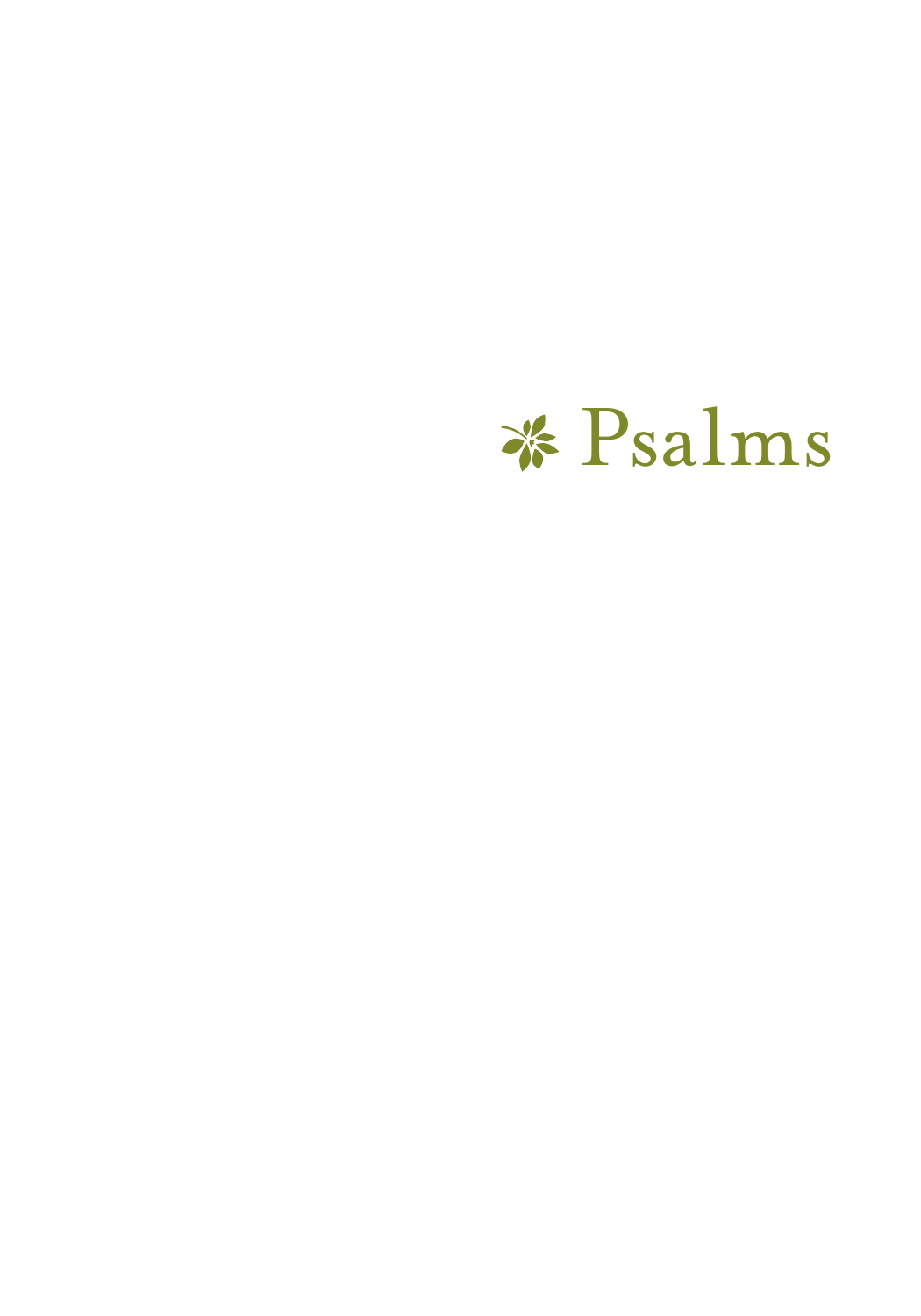#### Discover Together Bible Study Series

*Psalms: Discovering Authentic Worship Proverbs: Discovering Ancient Wisdom for a Postmodern World, Volume 1 Proverbs: Discovering Ancient Wisdom for a Postmodern World, Volume 2 Luke: Discovering Healing in Jesus' Words to Women Ephesians: Discovering Your Identity and Purpose in Christ 1 Peter: Discovering Encouragement in Troubling Times Revelation: Discovering Life for Today and Eternity*

*Leader's guides are available at www.discovertogetherseries.com*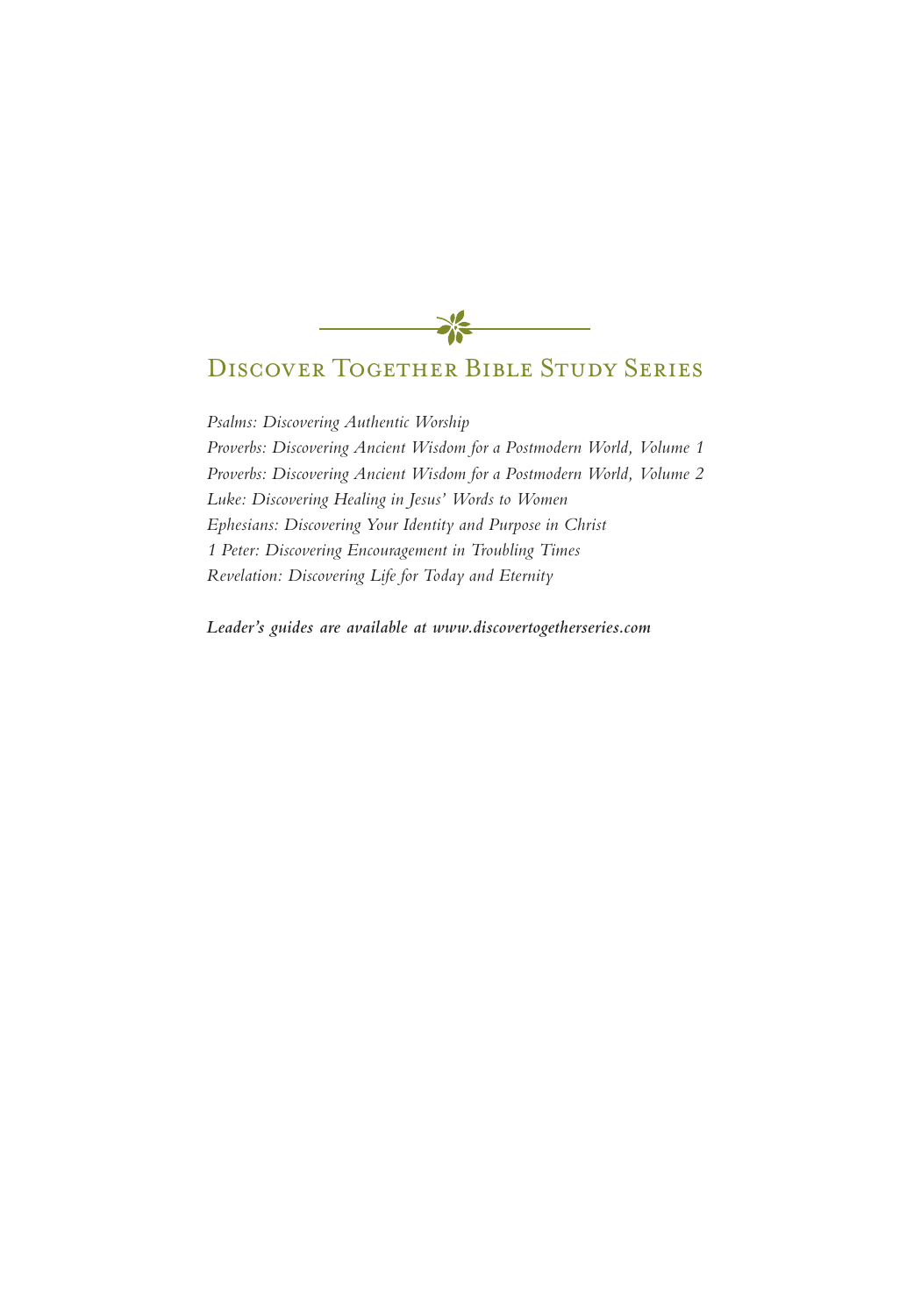



# Psalms

*Discovering Authentic Worship*

## Sue Edwards



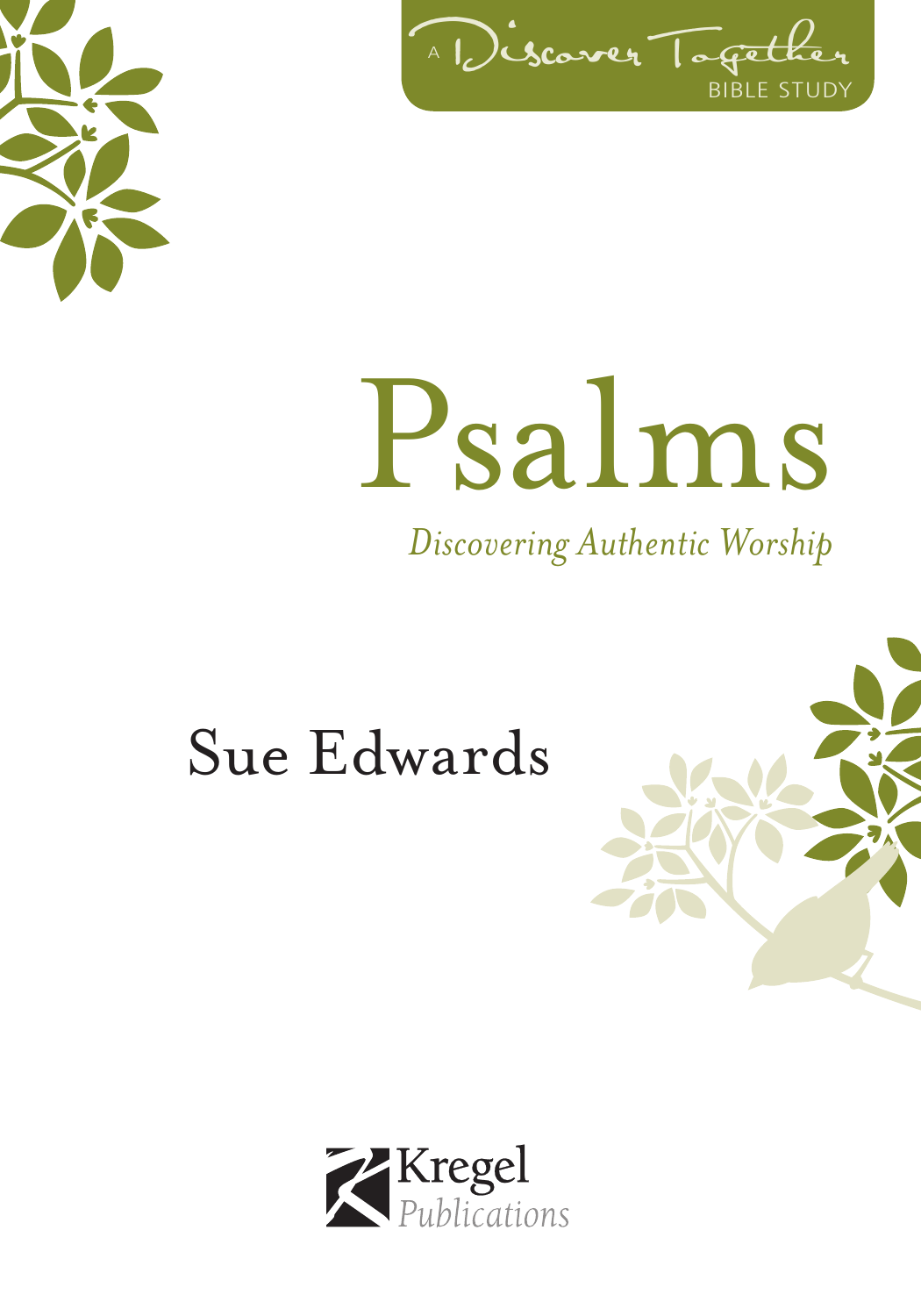*Psalms: Discovering Authentic Worship* © 2012 by Sue Edwards

Published by Kregel Publications, a division of Kregel, Inc., P.O. Box 2607, Grand Rapids, MI 49501.

Previously published by Kregel Publications as *Psalms: Authentic Worship for Today's Women*, © 2009 by Sue Edwards.

All rights reserved. No part of this book may be reproduced, stored in a retrieval system, or transmitted in any form or by any means—electronic, mechanical, photocopy, recording, or otherwise—without written permission of the publisher, except for brief quotations in printed reviews.

All Scripture quotations, unless otherwise indicated, are from the Holy Bible, New International Version®, NIV®. Copyright © 1973, 1978, 1984, 2011 by Biblica, Inc.TM Used by permission of Zondervan. All rights reserved worldwide. www.zondervan.com

Scripture quotations marked **KJV** are from the King James Version.

ISBN 978-0-8254-4311-4

Printed in the United States of America

12 13 14 15 16 / 5 4 3 2 1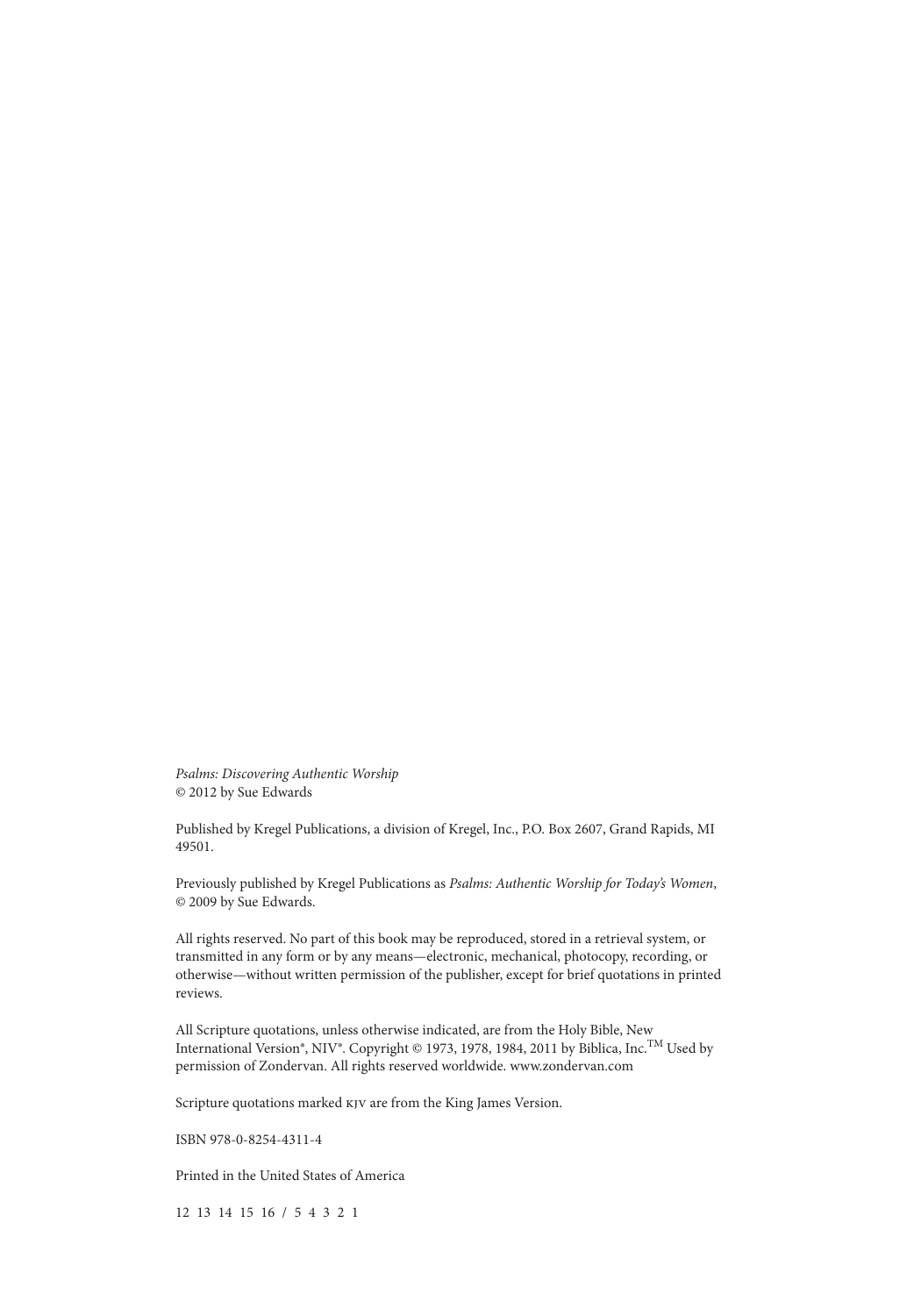

## **Contents**

|                 | How to Get the Most Out of a                                 |     |
|-----------------|--------------------------------------------------------------|-----|
|                 | Discover Together Bible Study                                | 7   |
|                 | Why Study the Psalms?                                        | 9   |
| <b>LESSON 1</b> | Celebrate Worship: Connections, Preparation,<br>and Psalm 29 | 13  |
| <b>LESSON 2</b> | Celebrate Intimacy: Psalm 139                                | 25  |
| <b>LESSON 3</b> | Celebrate Hope: Psalm 42                                     | 39  |
| <b>LESSON 4</b> | Celebrate Each Day: Psalm 90                                 | 55  |
| <b>LESSON 5</b> | Celebrate Security: Psalm 91                                 | 69  |
| <b>LESSON 6</b> | Celebrate Repentance: Psalms 51 and 32                       | 83  |
| <b>LESSON 7</b> | Celebrate Forgiveness: Psalm 103                             | 99  |
| <b>LESSON 8</b> | Celebrate the Cross: Psalm 22                                | 113 |
| LESSON 9        | Celebrate the Crown: Psalm 98                                | 127 |
|                 | Works Cited                                                  | 141 |
|                 | About the Author                                             | 143 |

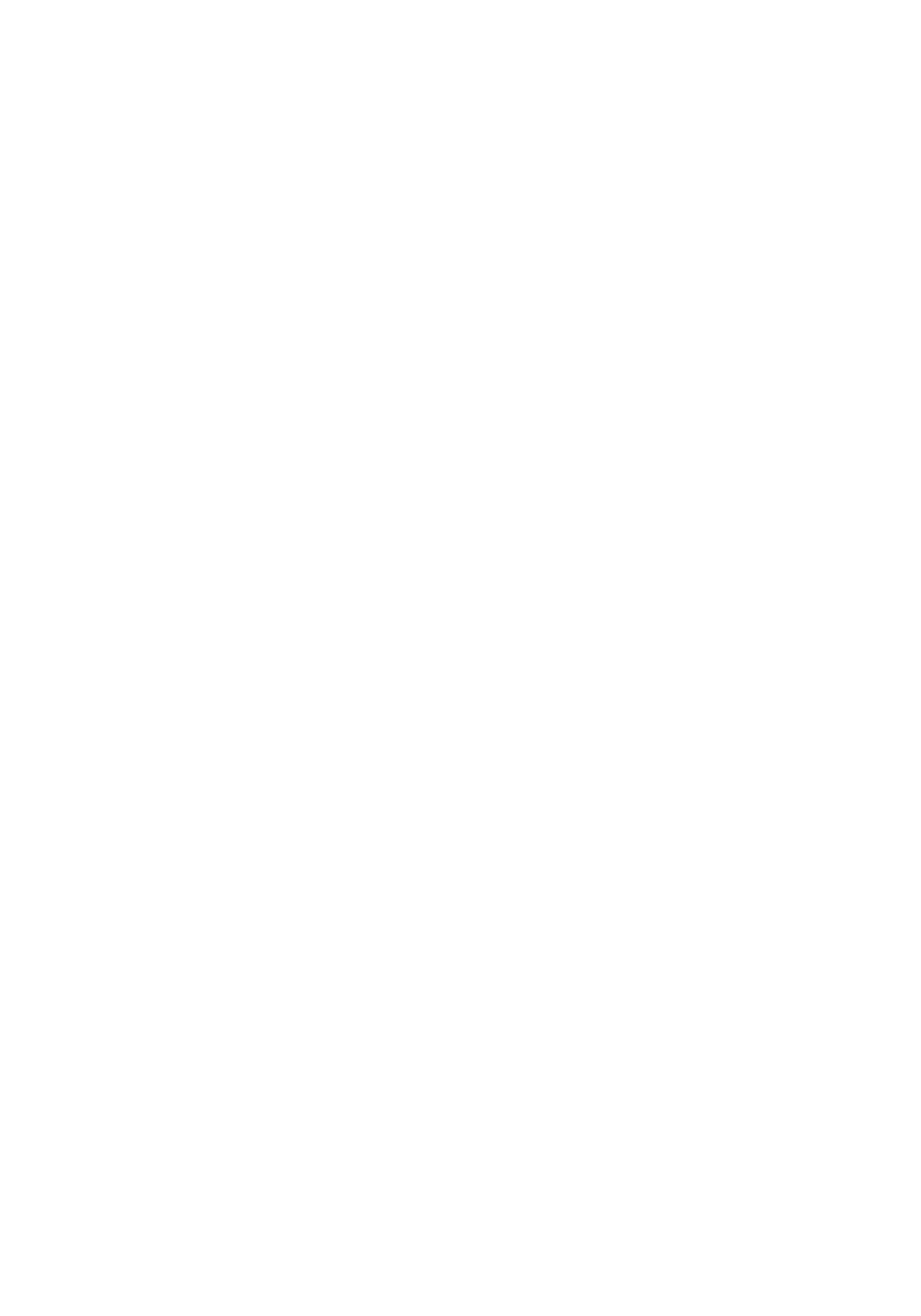### How to Get the Most Out of a Discover Together Bible Study

omen today need Bible study to keep balanced, focused, and Christ-centered in their busy worlds. The tiered questions in *Psalms: Discovering Authentic Worship* allow you to choose a depth of study that fits your lifestyle, which may even vary from week to week, depending on your schedule.

Just completing the basic questions will require about one and a half hours per lesson, and will provide a basic overview of the text. For busy women, this level offers in-depth Bible study with a minimum time commitment.

"Digging Deeper" questions are for those who want to, and make time to, probe the text even more deeply. Answering these questions may require outside resources such as an atlas, Bible dictionary, or concordance; you may be asked to look up parallel passages for additional insight; or you may be encouraged to investigate the passage using an interlinear Greek-English text or *Vine's Expository Dictionary*. This deeper study will challenge you to learn more about the history, culture, and geography related to the Bible, and to grapple with complex theological issues and differing views. Some with teaching gifts and an interest in advanced academics will enjoy exploring the depths of a passage, and might even find themselves creating outlines and charts and writing essays worthy of seminarians!

This inductive Bible study is designed for both individual and group discovery. You will benefit most if you tackle each week's lesson on your own, and then meet with other women to share insights, struggles, and aha moments. Bible study leaders will find free, downloadable leader's guides for each study, along with general tips for leading small groups, at www.discovertogetherseries.com.

Through short video clips, Sue Edwards shares personal insights to enrich your Bible study experience. You can watch these as you work through each lesson on your own, or your Bible study leader may want your whole study group to view them when you meet together. For ease of individual viewing, a QR code, which you can simply scan with your smartphone, is provided in each lesson. Or you can go to www.discovertogetherseries.com

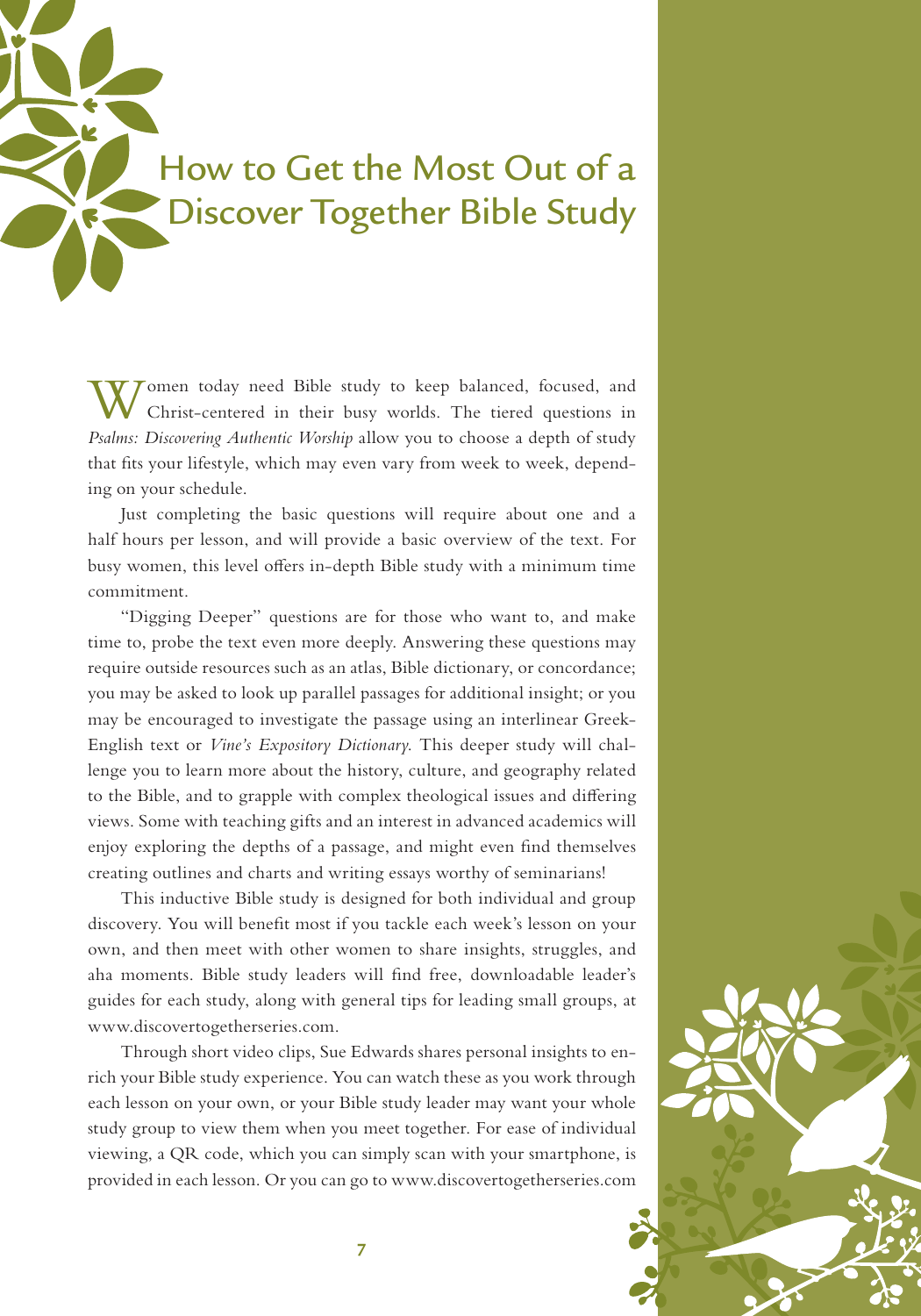and easily navigate until you find the corresponding video title. Womanto-woman, these clips are meant to bless, encourage, and challenge you in your daily walk.

Choose a realistic level of Bible study that fits your schedule. You may want to finish the basic questions first, and then "dig deeper" as time permits. Take time to savor the questions, and don't rush through the application. Watch the videos. Read the sidebars for additional insight to enrich the experience. Note the optional passage to memorize and determine if this discipline would be helpful for you. Do not allow yourself to be intimidated by women who have more time or who are gifted differently.

Make your Bible study—whatever level you choose—top priority. Consider spacing your study throughout the week so that you can take time to ponder and meditate on what the Holy Spirit is teaching you. Do not make other appointments during the group Bible study. Ask God to enable you to attend faithfully. Come with an excitement to learn from others and a desire to share yourself and your journey. Give it your best, and God promises to join you on this adventure that can change your life.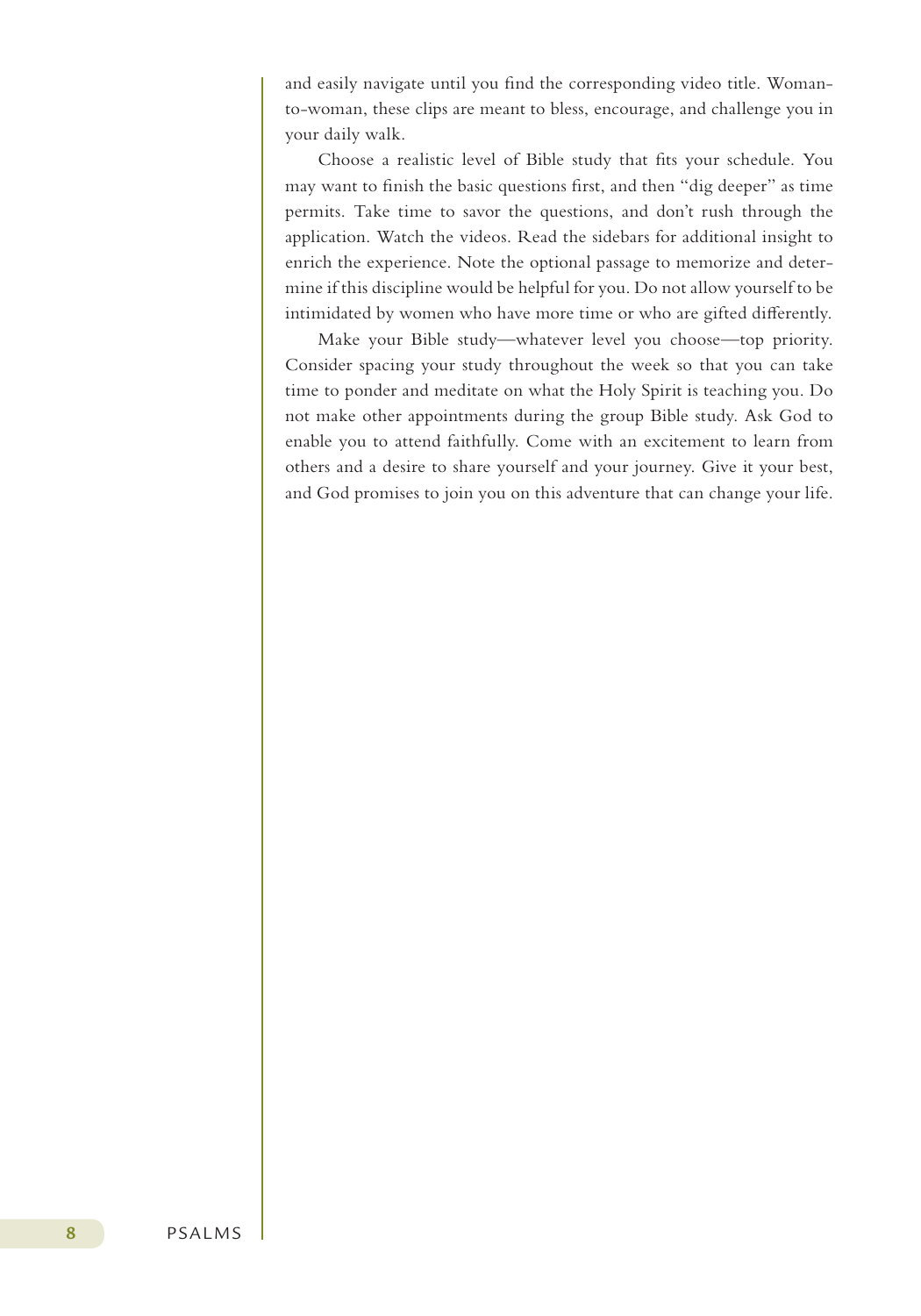

#### Why Study the Psalms?

Today, faithful believers all over the world will open their Bibles to the Psalms—and some will burst into song or prayer. They will sing with others or pray alone. The Psalms speak when we are full of joy but also when unexpected circumstances block the sunshine.

Today in a hospital, at this very hour, someone is whispering into the ear of a dying loved one or a faithful friend,

The LORD is my shepherd; I shall not want. (Psalm 23:1 KJV)

Somewhere a woman is curled up in a large stuffed chair, tears staining her Bible as she reads,

I waited patiently for the LORD; he turned to me and heard my cry. He lifted me out of the slimy pit, out of the mud and mire; he set my feet on a rock and gave me a firm place to stand. He put a new song in my mouth, a hymn of praise to our God. (Psalm 40:1–3)

Are they tears of joy or tears of sorrow? They could be either.

Someone experiences forgiveness or sees their newborn for the first time, and the Psalms give wings to their worship as they express their gratitude to God. Someone has just learned they have cancer or that someone they love has preceded them in death. And almost instinctively, as one who is drowning grasps for a lifeline, the Christian reaches for the Psalms.

The Psalms give us permission to express and process our emotions. Psalms is a unique volume in the library of Scripture. In the other books there is more of *God speaking to man*, but in Psalms we mostly have *man speaking to God*. And man is here speaking to God under almost every possible condition and position, and *speaking acceptably*, thus showing us

The great biblical scholar Saint Augustine was so taken with the role of the psalms in the New Testament story of our Lord Jesus Christ that he termed Jesus *iste cantator psalmorum*, "He, the singer of the psalms." —Ronald Allen (*Lord of Song*, 39)



ome years ago, I worked my way through the Psalms, labeling each one as either praise, lament, royal, imprecatory, faith-builder, thanksgiving, or wisdom. Knowing the theme helps me select a psalm to sing or pray depending on my spiritual need at that moment. - Su

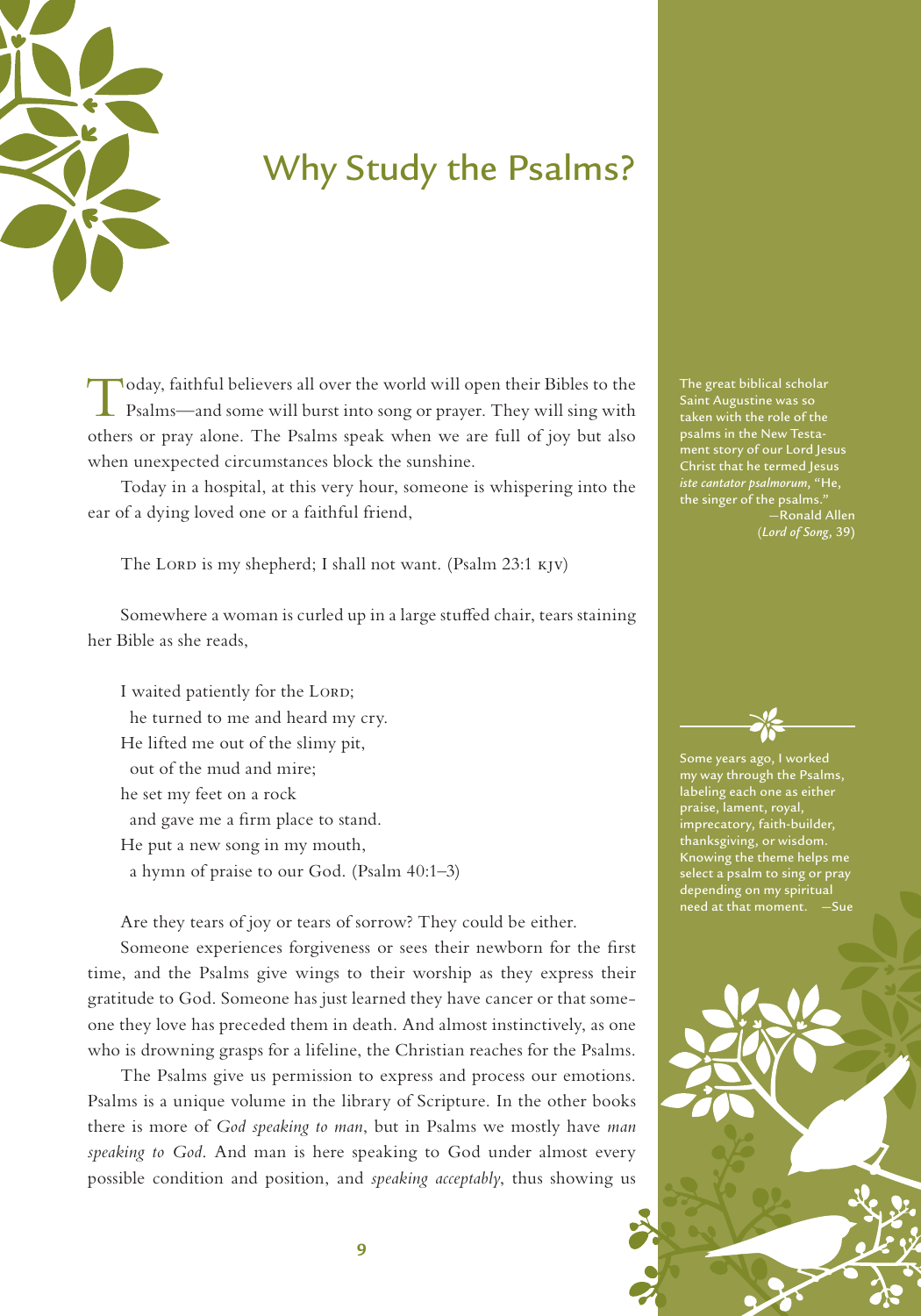how *we* may speak acceptably to God under every condition and in every position of life. This is the crux of true and profitable devotional experience (Jensen, *Psalms*, 14).

The Psalms were the songbook of the temple. David, Isaiah, and Jeremiah sang them. Military leaders in the Old Testament celebrated their victories with psalms. At Passover, Jesus sang psalms with his family and later with his disciples. Paul exhorted the Christians at Ephesus and Colossae to "teach and admonish one another with . . . psalms, hymns, and songs from the Spirit" (Colossians 3:16; see also Ephesians 5:19). When we pray or sing the Psalms, we sense the oneness of the church.

And the Psalms will be the songbook of heaven. One day we will gather with the saints of the ages and sing psalms together as we praise our majestic God. What a glorious day that will be! What an incentive to study them, sing them, pray them, and love them.



#### Background Information

In the middle of your Bible is a songbook. The Psalms are lyrical poetry, full of imagery and figurative language. No other book has as many authors as the Psalms. David wrote about half of the 150 songs. Other authors include Moses, Solomon, and some of the song leaders in the temple.

They can be grouped into categories: songs of praise, lament, faith building, thanksgiving, and wisdom. Some are royal psalms because they celebrate earthly kings as well as the King of the Universe. Others are called imprecatory psalms. Their message is "Go get 'em, God," pronouncing curses on one's enemies—not very "Christian." But God wants us to process even these kinds of emotions before we act inappropriately. Consider creating your own system to categorize each psalm so that you can access them later according to your need.

#### Overview of the Study

The purpose of this study is to deepen your worship of Almighty God. What is worship? The term encompasses many aspects of the Christian life—singing, praying, and serving. In essence, worship is responding to God because he alone is worthy. When we worship, we celebrate God's character, works, and plans. We rejoice in our intimate relationship with him. We participate in declaring his majesty and splendor.

The 150 psalms are penned by different authors: Moses (1), Heman (1), Ethan (1), Solomon (2), Hezekiah (10), Sons of Korah (11), Asaph (12), orphan psalms (39), and David (73), although David probably wrote some of the orphan psalms.